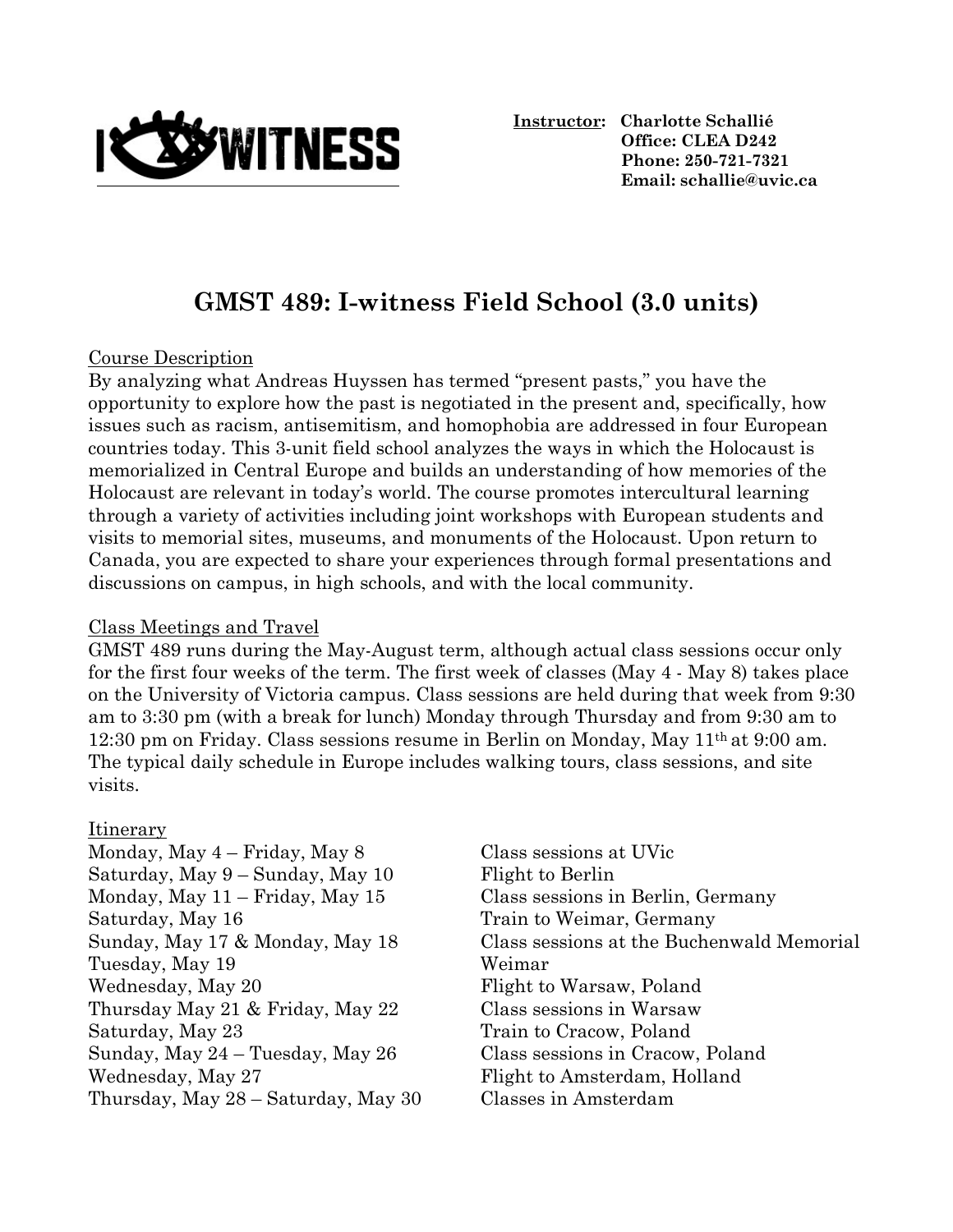# Texts

The reading list was initially made available to you in December and all texts are available in the Department of Germanic and Slavic Studies Reading Room (Clearihue D-252). Films are available in the McPherson Library. *It is important to remember that you should complete all the readings and film showings prior to the first day of class in May.* 

## Office Hours

During the first week of classes, I will be holding office hours Monday and Thursday from 3:30 – 4:30 pm. After that, office hours will be held by appointment only (since I will not have a regular office during our travels). Please feel free to talk to the me at any time during the field school travel as well as in the remaining months of the summer term.

# Learning Objectives

- Observing how the Holocaust has been memorialized in Germany, Poland, and the Netherlands
- Exploring how memorialization changes over time and place
- Understanding the developmental stages of genocide
- Discovering how various groups were affected by the Holocaust
- Acquiring a deeper understanding of antisemitism, racism, religious intolerance, homophobia, and the stigmatization of the mentally and physically disabled communities
- Participating in the ongoing intercultural dialogue of the Holocaust
- Reflecting on the consequences of hatred

# Description of Assignments

Assignments are divided up according to the three stages of the field school, pre-travel assignments, experiential-learning assignments during our travels in Central Europe, and post-travel assignments.

- 1. Pre-Travel assignments include reading and discussing the course readings. In addition, you will complete an analysis (500-words each) of five of the readings and/or films on the reading list. You are also expected to research one of the sites we will be visiting and make a presentation on it.
- 2. Experiential-Learning assignments during the trip include keeping a course journal and helping maintain a course blog. You will also lead a pre- and post-site discussion on the specific site you researched and will act as our "guide" during the site visit.
- 3. Post-Travel Assignments include the content of a post-travel presentation to the community, a reflective paper, and a seminar paper. You are expected to make a public presentation (either orally or in writing) about the field school experience. This public forum may take various forms (e.g., an article for a newspaper, a presentation to a community group, an exhibit). You are also expected to write a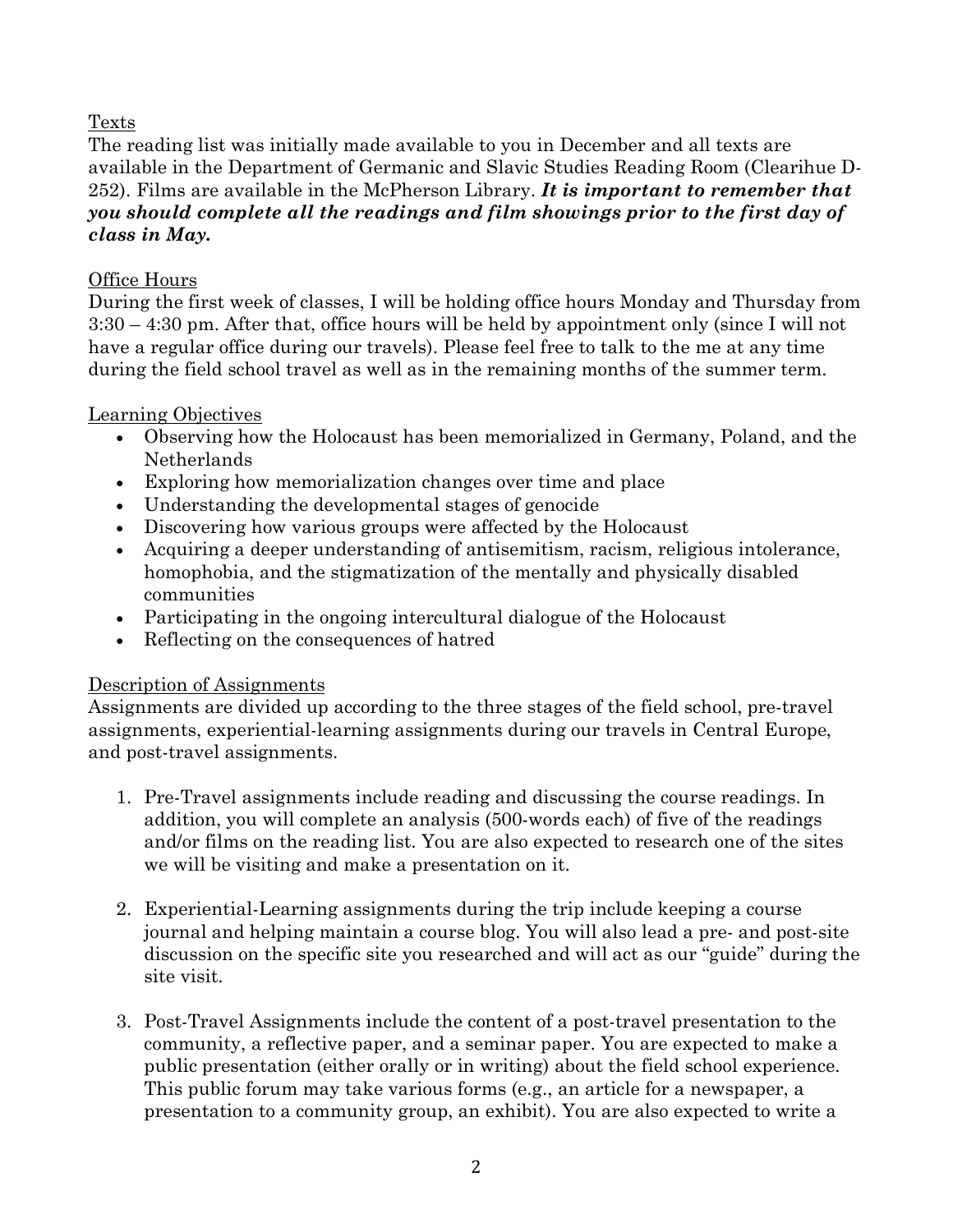10-12 page (double-spaced) reflective paper on the trip that not only includes personal reflections on the experience, but also addresses some of the topics and issues discussed in the course regarding how the Holocaust has been memorialized in Central Europe. The seminar paper is a 12-15 page (double-spaced) academic paper addressing one of the specific topics covered in the course.

#### Assessment and Grading

| <b>Evaluation Criteria</b>             | Percentage | <b>Grading Scheme</b> |
|----------------------------------------|------------|-----------------------|
| Participation/Preparation              | 10%        | $A+90-100\%$          |
| Written Reflections on Course Readings | 10%        | $A85 - 89%$           |
| Site Research                          | 15%        | A-80 - 84%            |
| Contribution to Course Blog            | 5%         | $B+77-79%$            |
| <b>Public Presentation</b>             | 15%        | B 73-76%              |
| Reflective Paper                       | 15%        | $B - 70 - 72%$        |
| Seminar Paper                          | 30%        | $C+65-69%$            |
|                                        |            | $C_60 - 64\%$         |
|                                        |            | $D 50 - 59%$          |
|                                        |            | $F_{0} - 49\%$        |

Participation/Preparation: This includes coming to class prepared (having done all of the reading assignments before the class begins) and active participation during class sessions and site visits.

Written Reflections on Course Readings: On the first day of class, five double-spaced 500 word written reflections and analyses are due pertaining to your choice of five readings or films listed on the reading list. Your reflections should address the following questions: What main points is the author trying to make? What parts of the reading (if any) do you find the most beneficial as we embark on our journey? What aspects (if any) do you find the most troublesome or problematic? Do you view anything differently after having read this text or having watched this film?

## Site Research

In February, each participant is asked to sign up for a specific site to research. You are responsible for completing individual research on the site you choose and sharing it with the class. During the first week of instruction, you are expected to give a 10-minute presentation on your site. You should prepare a handout and include at least one visual (either on your handout or in the form of a slide in a projected presentation). During the trip, you will lead two discussions about your site (one short pre-visit discussion and one 20-minute post-visit discussion). You will also act as our unofficial "guide" during our site visit. Your initial presentation is worth 10% of the grade and the two discussions are worth 5% combined.

## Contribution to Course Blog

Each day of our trip (after we leave UVic) one or two students will be in charge of posting a blog for that day. The blog should include a summary of the day's events and reflections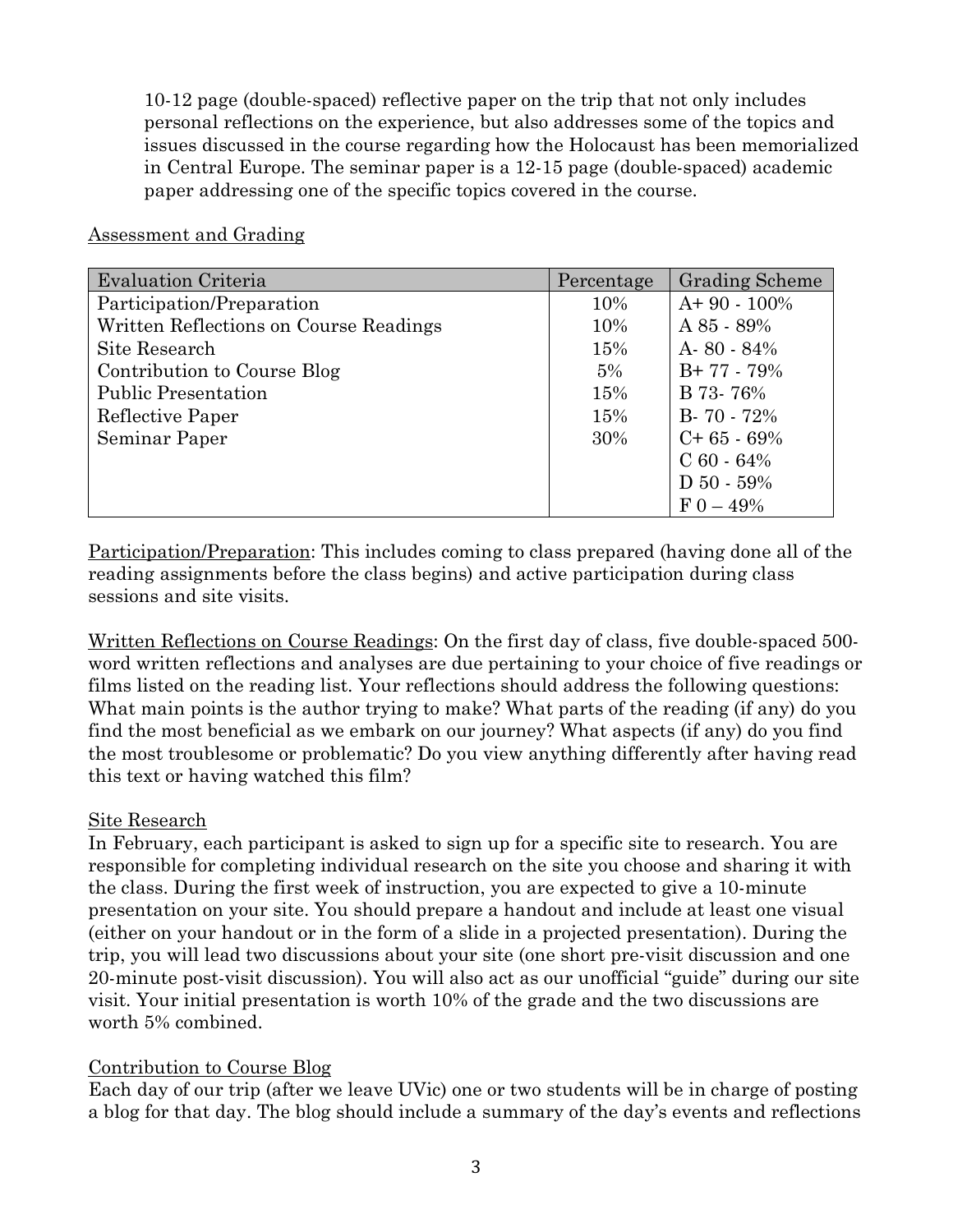on the learning that took place. Students are asked to sign up for a specific day during the first week of instruction. Guidelines for appropriate blog use will be distributed during the first week of instruction and technical training on how to post a blog will be provided. The grade for this component depends on both the quality (4%) and the aesthetics (1%) of your submission.

#### Public Presentation

Course participants are expected to make a public presentation (either orally or in writing) about the field school experience. You are free to choose the type of presentation you wish to give (newspaper article vs. oral presentation) and need to make the necessary arrangements with the educational or community group you have chosen. The presentation can take place in Victoria, in Europe after the program is over, or in some other geographic location. If you are giving an oral presentation, you are expected to turn in a summary of your talk (e.g., where and when it took place, how many people were in attendance, what was presented) an analysis of how it was received (e.g., questions that were asked, discussions that took place), as well as a reflection on the choices that you made in terms of content and delivery (e.g., the message you were trying to get across, how you went about doing so, and the effectiveness of your delivery). If you are writing a newspaper article, you should submit a copy of your submitted article, the name of the newspaper where it was submitted, and a discussion of the choices that you made when putting the article together (e.g., the message you were trying to get across, how you went about doing so, and why you chose to submit it to this particular newspaper). The reflections you submit on your presentation should not exceed five double-spaced pages. The actual talk (if you wrote it out) or newspaper article can be attached as an appendix. The material may be submitted electronically or as a hard copy. The due date is **August 3, 2020**. Late submissions will lose 2 percentage points per day and will not be accepted after August 10, 2020.

#### Reflective Paper

While in Europe, you are expected to write in a journal every day. These journals will not be handed in—but you may find them helpful when you work on your final reflective paper (and you may even choose to quote from your journal). The reflective paper should be 10-12 double-spaced pages in length. The focus of this paper is on the experiential learning that took place on this trip as well as your insights as to how the Holocaust has been memorialized in Central Europe. The paper may be submitted electronically or as a hard copy. The due date is **August 3, 2020**. Late submissions will lose 2 percentage points per day and will not be accepted after **August 10, 2020**.

#### Seminar Paper

The seminar paper is a 12-15 page (double-spaced) academic paper addressing one of the specific topics covered in the course (e.g., memorialization in East and West Germany, gender and memory, etc.). This is a research paper and should include at least 6-8 outside sources (including any relevant readings from the reading list). You may use any common style manual (as long as you do so consistently). The paper may be submitted electronically or as a hard copy. The due date is **August 3, 2020**. Late submissions will lose 2 percentage points per day and will not be accepted after **August 10, 2020**.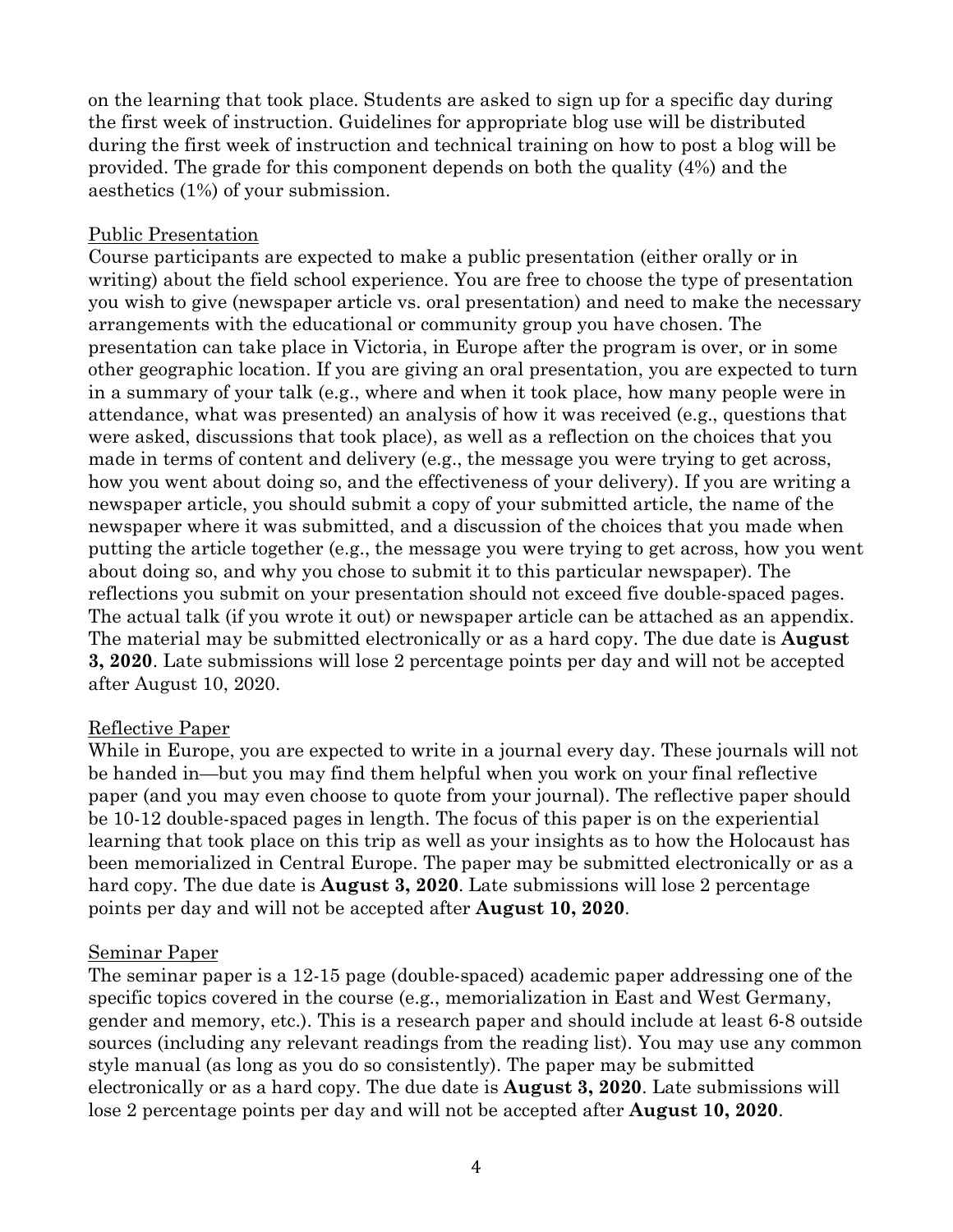## **Departmental Course Policies**

## University Policy on Human Rights, Equity and Fairness

The University promotes a safe, respectful and supportive learning and working environment for all members of the university community. The University fosters an environment characterized by fairness, openness, equity, and respect for the dignity and diversity of its members. The University strives to be a place that is free of discrimination and harassment, injustice and violence. The strength and vibrancy of the University is found in the diverse life experiences, backgrounds and worldviews of all its members: https://www.uvic.ca/universitysecretary/assets/docs/policies/GV0200\_1105\_.pdf.

#### A Note on Pronouns

The Department of Germanic and Slavic Studies acknowledges and supports each student's right to and preference for their own personalized pronouns.

#### Accessibility Statement

Students with diverse learning styles and needs are welcome in this course. In particular, if you have a disability/health consideration that may require accommodations, please feel free to approach me and/or the Centre for Accessible Learning as soon as possible. Staff members are available by appointment to assess specific needs, provide referrals and arrange appropriate accommodations. The sooner you let us know your needs the quicker we can assist you in achieving your learning goals in this course.

#### Concessions and Documentation

Students may ask for an academic concession, such as the rescheduling of a quiz or test or an extension for an assignment, upon providing proper documentation of a personal or medical affliction or of a time conflict. Proper documentation would include a doctor's note or a memo from Counseling Services, or a memo from a coach, employer, or faculty member. It must be dated before or close to the time of the missed work or classes.

## Withdrawals and Deferrals

If you miss substantial amounts of class and assignments without documentation, you will be asked to withdraw or will receive an 'N' at the end of the semester. Even when the reasons for failing to meet course requirements are valid, it is not academically sound to allow students missing significant amounts of work to continue in the course. You are to familiarize yourself with the withdrawal dates in the current academic calendar.

#### A Note on Academic Integrity and Plagiarism

Actions such as plagiarism, multiple submissions, falsifying materials used in academic evaluations, cheating, or aiding others to cheat violate University policies on academic integrity and are considered serious offence. You must inform yourself about the university regulations (see UVic Policy on Academic Integrity).